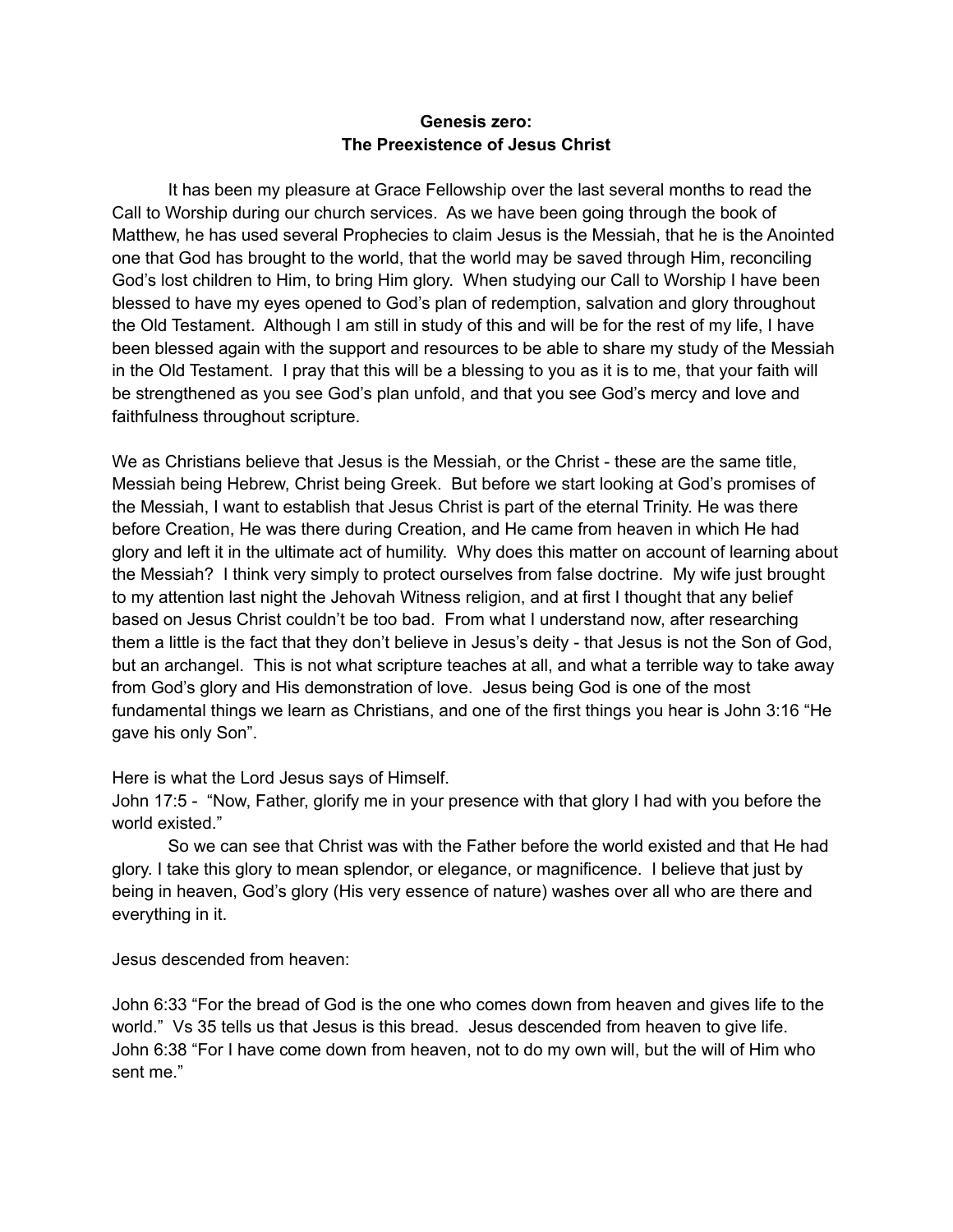John 6:62 "Then what if you were to observe the Son of Man ascending to where He was before?"

John 8:23 "You are from below," He told them. "I am from above. You are of this world; I am not of this world."

John 16:28 "I came from the Father and have come into the world. Again, I am leaving the world and going to the Father." Jesus descended…and will ascend after his work is complete

I think it would be fair to say that John wanted us to plainly see Jesus's deity and is going to great lengths to instill this fact in our minds. Scripture not only tells us that He was in heaven and divine before the world, but that He created the world. If you go to Genesis 1:1 you will read something like "In the beginning God created the heavens and the earth." The Hebrew word here for God is "Elohim", it is plural, meaning more than single, or multi-parted. I'm not going to get too in depth on the trinity, because it is a very difficult concept, but I want us to see that the teaching of the trinity was in the very beginning. God the Father, God the Son, and God the Holy Spirit created the world. This shouldn't come as too big of a surprise considering the next verse introduces the Holy Spirit. Gen 1:2 "the Spirit of God was hovering over the surface of the waters."

The New Testament gives us Christ as Creator as well.

John 1:1-3 In the beginning was the Word, and the Word was with God, and the Word was God. He was with God in the beginning. All things were created through Him, and apart from Him not one thing was created that has been created. (underline added)

Colossians 1:15-17 He (Jesus) is the image of the invisible God, the firstborn over all creation. For everything was created by Him, in heaven and on earth, the visible and the invisible, whether thrones or dominions or rulers or authorities - all things have been created through Him and for Him. He is before all things, and by Him all things hold together. (underline and parentheses added)

Hebrews 1:2-3 In these last days, He has spoken to us by His Son. God has appointed Him heir of all things and made the universe through Him. The Son is the radiance of God's glory and the exact expression of His nature, sustaining all things by His powerful word.

God the Son is part of the God that was before all things, created all things and sustains all things. And He became flesh nearly 2,000 years ago to become our Redeemer, our Messiah, our Anointed One that would bring a new covenant with His blood, which is poured out for many for the forgiveness of sins (Matt 26:28). Why did God Himself come to save us? Why is it so important that we see Jesus as the Son? First of all, God in Himself is infinitely valuable, so His death on the cross was the only sufficient sacrifice to be made for sin. But what I really hope you can take with you and hold in your heart is the nature of God He reveals in doing this, the humility He displays to save His people. It's what He shows us of Himself in coming to earth and being our sacrifice for salvation, that kind of love and faithfulness is something we need to see. We need to understand that Jesus is God to be able to perceive what kind of God we have. We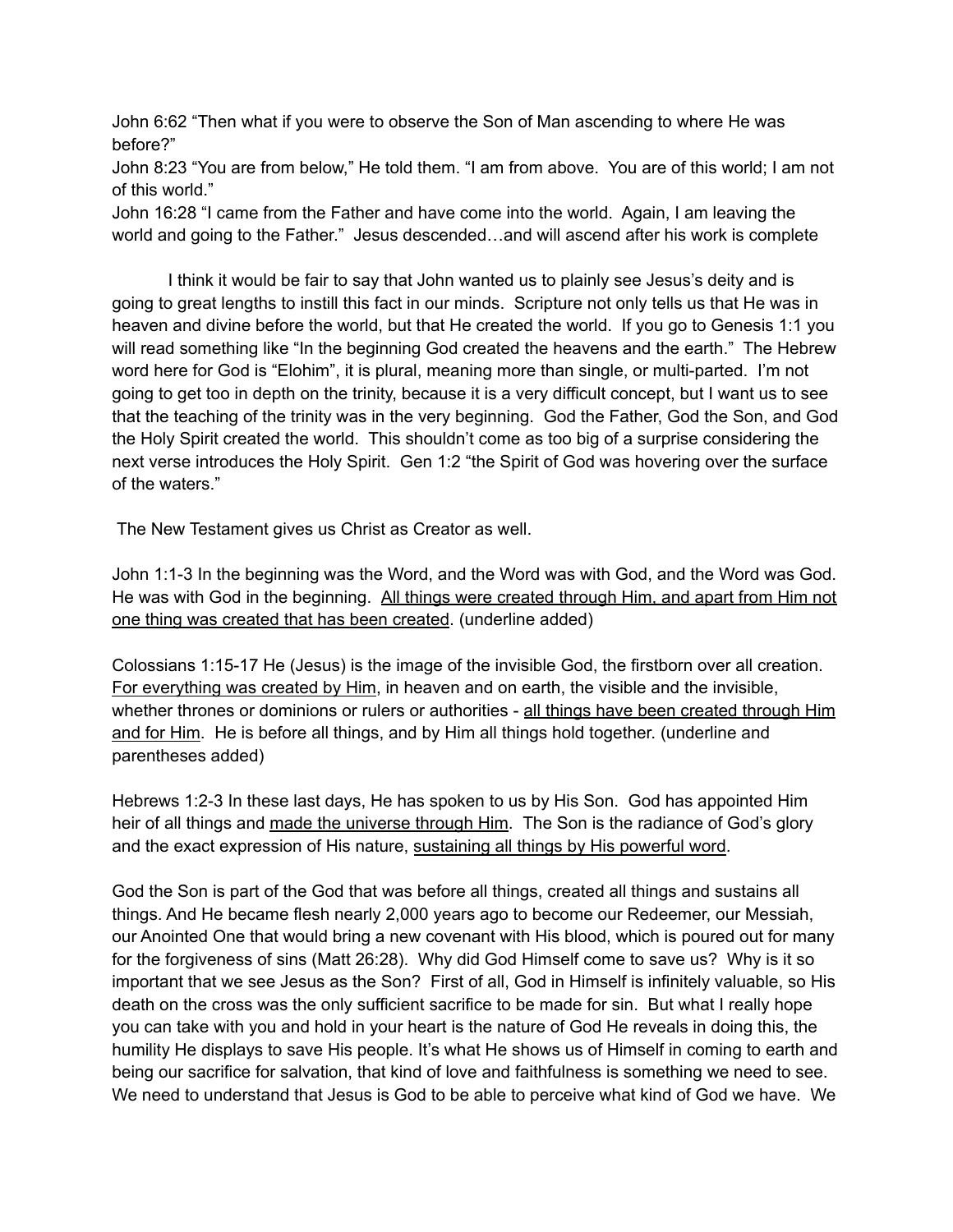have a radical God, a God that stopped at no lengths to show His love, faithfulness and dedication to His people. When you study the life of Jesus like we have over the last years in Matthew, you can't help but notice that Jesus is not a tame people pleaser. He is radical! I don't mean insane radical, I mean devoted, loving, compassionate…the kind that makes you want to throw your own desires aside to help the people around you. When I stop and think about how radical God is about His faithfulness, it makes me want to be radical, to be disciplined, to live a Christ centered life, to share my faith, to love others, to exalt God, to live for His glory, to not put myself before others, to live a holy life…the list goes on. So many good things come from focusing on what we have in recognizing our God's love for us. His love that sacrificing Himself was not out of the question to reconcile us.

I want to answer one more question before the end. Why does it take away God's glory to not see Jesus as God? I mean God is still all powerful and Lord of heaven and earth so what does it hurt….

When we don't see Jesus as God, we reject what God has shown us about Himself, and we lose the splendor and majesty of what Jesus did, and take from Him His deserved glory. I'm talking about His humility described in Philipians 2:6-11:

[Adopt the same attitude as that of Christ Jesus, who, existing in the form of God, did not consider equality with God as something to be exploited. Instead He emptied Himself by assuming the form of a servant, taking on the likeness of humanity. And when He had come as a man, He humbled himself by becoming obedient to the point to death on a cross. For this reason God highly exalted Him and gave Him the name that is above every name, so that at the name of Jesus every knee will bow - in heaven and on earth and under the earth - and every tongue will confess that Jesus Christ is Lord, to the glory of God the Father.]

See, by removing His deity, we remove His humility and it completely destroys wonderful scripture like this. Christ was existing in the form of God-the all powerful creator, He emptied Himself of this and became a servant, becoming human and humbled Himself to die on a cross. Because He did these things He is exalted, and every tongue will say that He is Lord, and it brings glory to God! Seriously, who wouldn't want this God to be their God? If someone rejects God, they are not seeing who he truly is, no one can turn from this kind of love after their eyes have been opened to it. Pray for those who haven't seen, who are still walking around blind because of Satan's deceptions. Pray that they would see God's love. I believe it is only when we truly see His love, and how deep it goes, it is only then that we are willing to cast ourselves aside and put God and others first. Fear of not going to hell will only take a person so far, fear does not change a person's will to live a godly life, or to love others as themselves. Perhaps for a little while it will drive them, but it is not lasting, God did not intend for us to have faith through fear, but through His love. Perfect love drives out fear (1John 4:18), so that when we believe the love God has for us, we no longer have fear, no fear of punishment, no fear of hell, because we are in God and know that we are in His love. The joy of God's love makes us want to be like Him, to become like His Son, the visible image of the invisible God. I am saying these things to dare you to see God's love, accept it, and let His love fill you with peace and joy, rejoice in this love, rejoice in God, because it will bring God glory...and yes it will make you feel good. It will